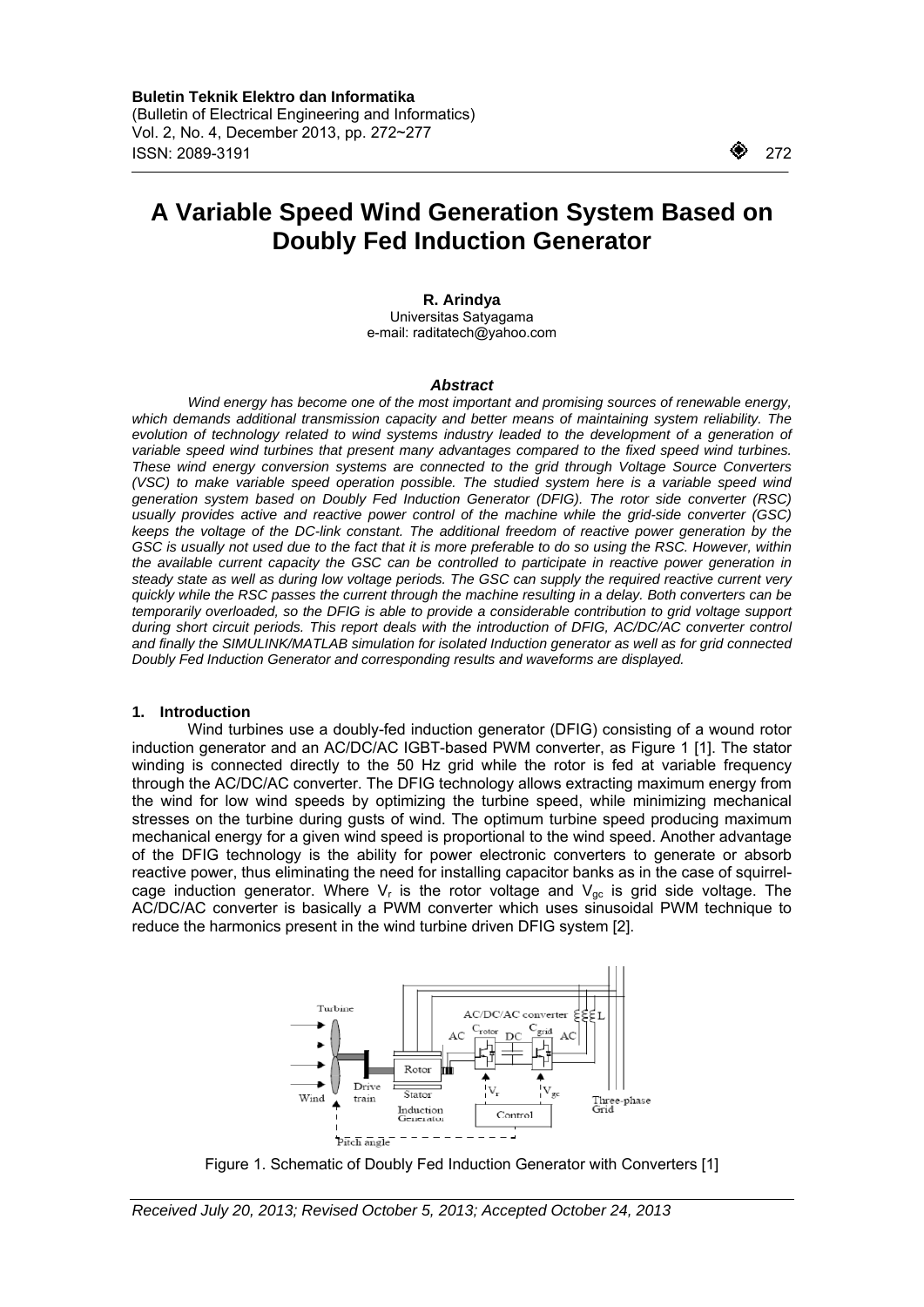Here Crotor is rotor side converter and C grid is grid side converter. To control the speed of wind turbine gear boxes or electronic control can be used.

# **2. Operating Principle of DFIG**

The stator is directly connected to the AC mains, whilst the wound rotor is fed from the Power Electronics Converter via slip rings to allow DIFG to operate at a variety of speeds in response to changing wind speed. Indeed, the basic concept is to interpose a frequency converter between the variable frequency induction generator and fixed frequency grid. The DC capacitor linking stator and rotor-side converters allows the storage of power from induction generator for further generation as Figure 2. To achieve full control of grid current, the DC-link voltage must be boosted to a level higher than the amplitude of grid line-to-line voltage. The slip power can flow in both directions, i.e. to the rotor from the supply and from supply to the rotor and hence the speed of the machine can be controlled from either rotor- or stator-side converter in both super and sub-synchronous speed ranges. As a result, the machine can be controlled as a generator or a motor in both super and sub-synchronous operating modes realizing four operating modes. Below the synchronous speed in the motoring mode and above the synchronous speed in the generating mode, rotor-side converter operates as a rectifier and stator-side converter as an inverter, where slip power is returned to the stator. Below the synchronous speed in the generating mode and above the synchronous speed in the motoring mode, rotor-side converter operates as an inverter and statorside converter as a rectifier, where slip power is supplied to the rotor. At the synchronous speed, slip power is taken from supply to excite the rotor windings and in this case machine behaves as a synchronous machine [3-5].



Figure 2. Power Flow Diagram

# **3. Back-to-Back AC/DC/AC Converter Modeling**

Mathematical modeling of converter system is realized by using various types of models, which can be broadly divided into two groups: mathematical functional models and Mathematical physical models (either equation-oriented or graphic-oriented, where graphicoriented approach is actually based on the same differential equations) as Figure 3. Functional model describes the relationship between the input and output signal of the system in form of mathematical function(s) and hence constituting elements of the system are not modeled separately [3]. Simplicity and fast time-domain simulation are the main advantages of this kind of modeling with the penalty of losing accuracy. This has been a popular approach with regard to DFIG modeling, where simulation of converters has been done based on expected response of controllers rather than actual modeling of Power Electronics devices. In fact, it is assumed that the converters are ideal and the DC-link voltage between them is constant. Consequently, depending on the converter control, a controllable voltage (current) source can be implemented to represent the operation of the rotor-side of the converter in the model. Physical model, on the other hand, models constituting elements of the system separately and also considers interrelationship among different elements within the system, where type and structure of the model is normally dictated by the particular requirements of the analysis, e.g. steady-state, fault studies, etc. Indeed, due to the importance of more realistic production of the behavior of DFIG,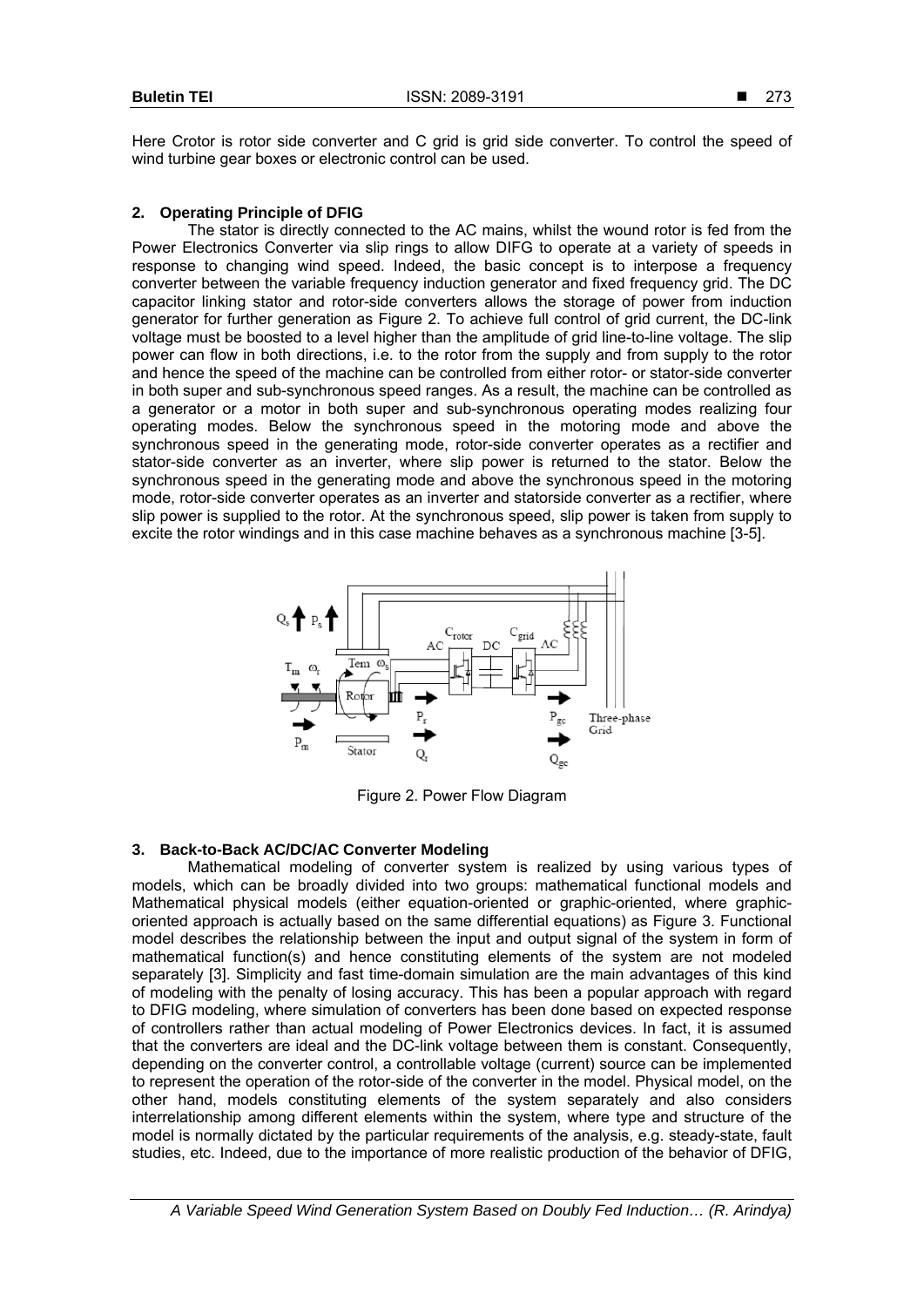it is intended to adopt physical model rather than functional model in order to accurately assess performance of DFIG in the event of fault particularly in determining whether or not the generator will trip following a fault. This paper proposes a graphic-oriented switch-by-switch representation of the back-to-back PWM converters with their modulators for both rotor- and stator-side converters, where both IGBT and reverse diode devices are represented as a twostate resistive switch. The two-state switch can take on two values, RON (close to zero) and ROFF (very high) [6-8].



Figure 3. Converter

# **4. Converter Control System**

The back to back PWM converter has two converters, one is connected to rotor side and another is connected to grid side. Control by both converters has been discussed here.

# **4.1. Rotor Side Converter Control System**

The rotor-side converter is used to control the wind turbine output power and the voltage measured at the grid terminals. The power is controlled in order to follow a pre-defined power-speed characteristic, named tracking characteristic, as Figure 4.



Figure 4. Turbin Power Characteristics

This characteristic is illustrated by the ABCD curve superimposed to the mechanical power characteristics of the turbine obtained at different wind speeds. The actual speed of the turbine ωr is measured and the corresponding mechanical power of the tracking characteristic is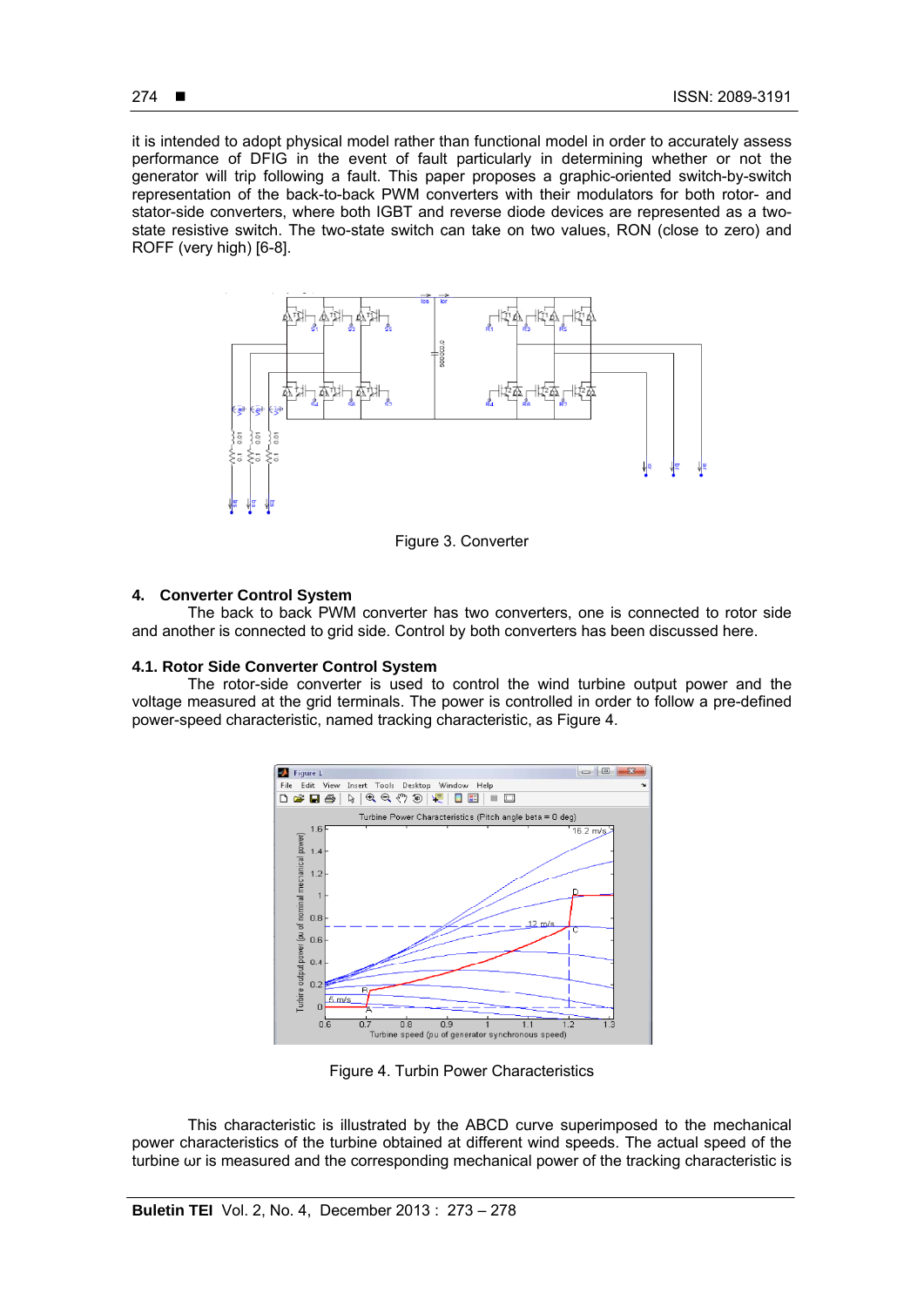used as the reference power for the power control loop. The tracking characteristic is defined by four points: A, B, C and D. From zero speed to speed of point A the reference power is zero. Between point A and point B the tracking characteristic is a straight line. Between point B and point C the tracking characteristic is the locus of the maximum power of the turbine (maxima of the turbine power vs turbine speed curves), as Figure 5. The tracking characteristic is a straight line from point C and point D. The power at point D is one per unit. Beyond point D the reference power is a constant equal to one per unit.



Figure 5. Grid Side Converter Control

# **4.2. Wind Turbine Driven Isolated Induction Generator Model Simulation in SIMULINK**

Operation of Induction Generators (IG) Driven by Variable-Pitch Wind Turbines. A wind farm consisting of six 1.5-MW wind turbines is connected to a 25-kV distribution system exports power to a 120-kV grid through a 25-km 25-kV feeder. The 9-MW wind farm is simulated by three pairs of 1.5MW wind-turbines. Wind turbines use squirrel-cage induction generators (IG).

The stator winding is connected directly to the 60 Hz grid and the rotor is driven by a variable pitch wind turbine. The pitch angle is controlled in order to limit the generator output power at its nominal value for winds exceeding the nominal speed (9 m/s). In order to generate power the IG speed must be slightly above the synchronous speed. Speed varies approximately between 1pu at no load and 1.005 pu at full load. Each wind turbine has a protection system monitoring voltage, current and machine speed. This simulation is shown as Figure 6, and the detailed Simulink block diagram of the wind turbine is shown in Figure 7.

## **4.3. Output Characteristics**

Turbine response to a change in wind speed. We Started simulation and observed the signals on the "Wind Turbines" scope monitoring active and reactive power, generator speed, wind speed and pitch angle for each turbine.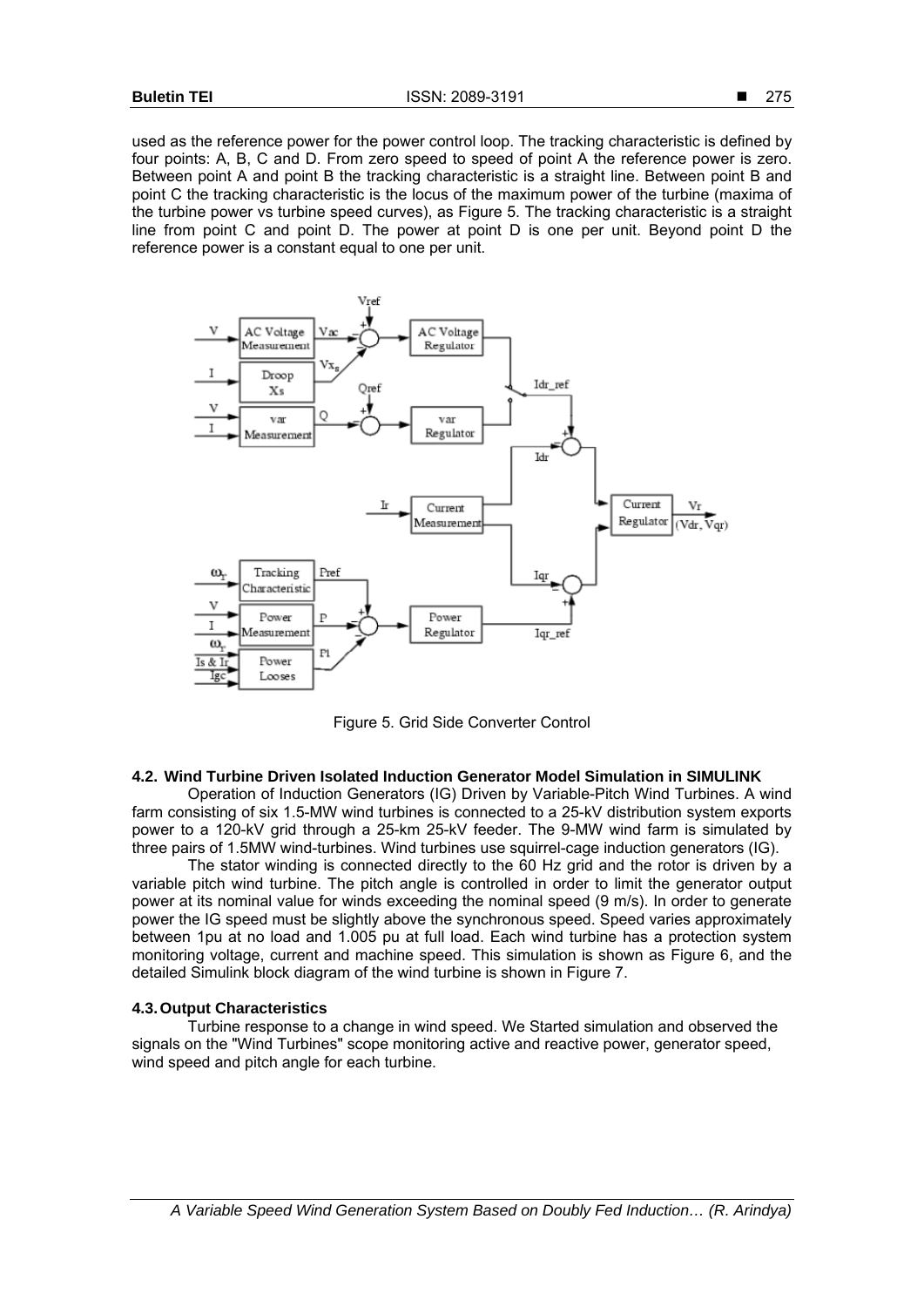

Figure 6. Simulink Power Block diagram



Figure 7. Wind Turbine Simulink Block Diagram

For each pair of turbine the generated active power starts increasing smoothly (together with the wind speed) to reach its rated value of 3MW in approximately 8s. Over that time frame the turbine speed will have increased from 1.0028pu to 1.0047pu. Initially, the pitch angle of the turbine blades is zero degree. When the output power exceeds 3MW, the pitch angle is increased from 0 deg to 8 deg in order to bring output power back to its nominal value. Observe that the absorbed reactive power increases as the generated active power increases. At nominal power, each pair of wind turbine absorbs 1.47Mvar. For a 11m/s wind speed, the total exported power measured at the B25 bus is 9 MW and the statcom maintains voltage at 0.984pu by generating var. The characteristics of the voltage and current are shown in Figure 8, and the active power of wind turbine, loads and reactive power of synchronous condenser is shown in Figure 9.